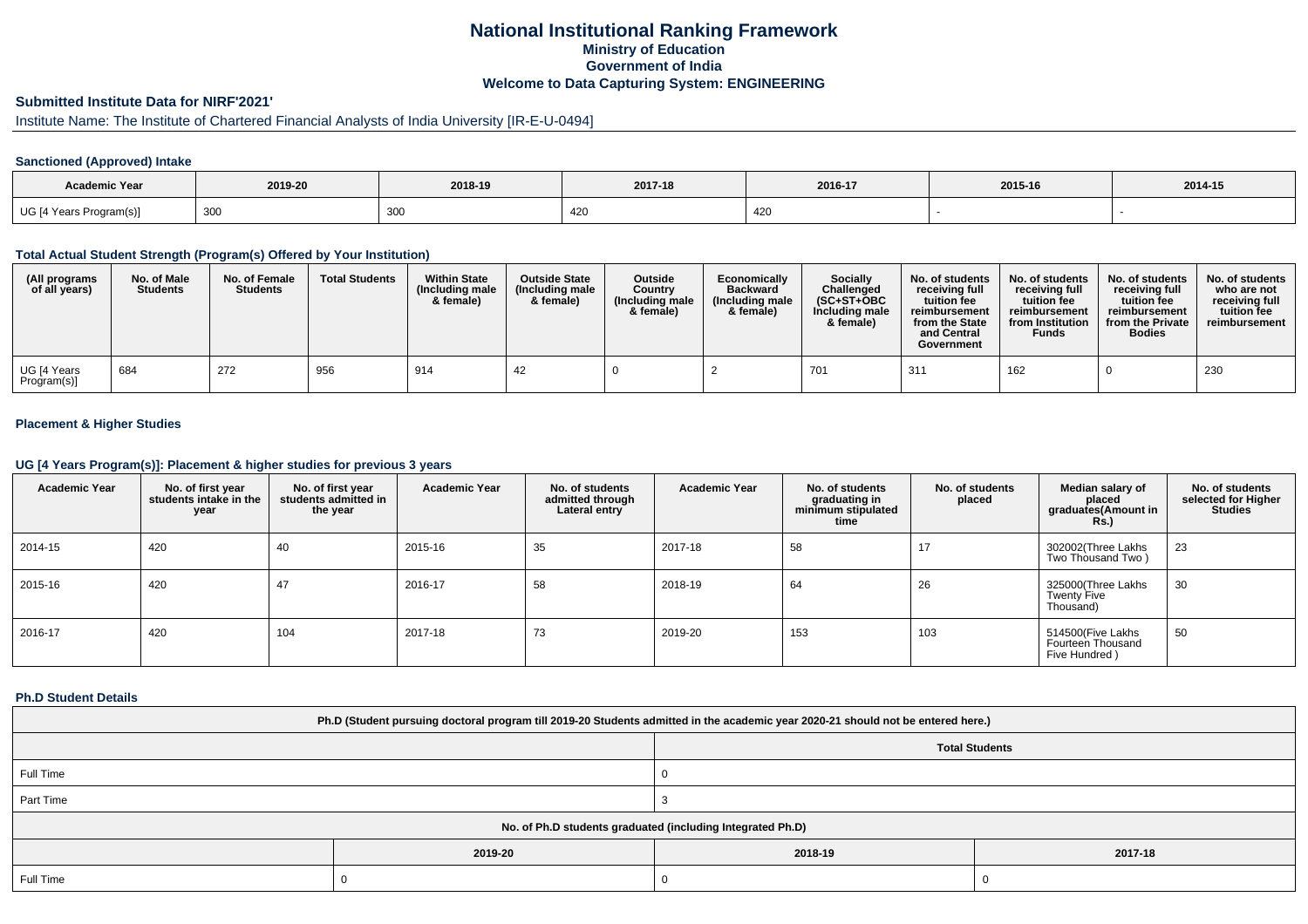| n-<br>t lime |  |  |
|--------------|--|--|
|              |  |  |

## **Financial Resources: Utilised Amount for the Capital expenditure for previous 3 years**

| <b>Academic Year</b>                                                                                                                                                                      | 2019-20                                                                   | 2018-19                                                                              | 2017-18                                                                    |  |  |  |  |  |  |
|-------------------------------------------------------------------------------------------------------------------------------------------------------------------------------------------|---------------------------------------------------------------------------|--------------------------------------------------------------------------------------|----------------------------------------------------------------------------|--|--|--|--|--|--|
|                                                                                                                                                                                           | <b>Utilised Amount</b>                                                    | <b>Utilised Amount</b>                                                               | <b>Utilised Amount</b>                                                     |  |  |  |  |  |  |
| Annual Capital Expenditure on Academic Activities and Resources (excluding expenditure on buildings)                                                                                      |                                                                           |                                                                                      |                                                                            |  |  |  |  |  |  |
| Library (Books, Journals and e-Resources only)                                                                                                                                            | 1040560 (Ten Lakh Forty Thousand five hundred sixty)                      | 375324 (Three Lakh Seventy five thousand Three hundred<br>Twenty four)               | 215285 (Two lakh fifteen thousand eighty five)                             |  |  |  |  |  |  |
| New Equipment and software for Laboratories                                                                                                                                               | 5547624 (fifty five lakh forty seven thousand six hundred<br>twenty four) | 1051325 (ten lakh fifty one thousand three hundred twenty five)                      | 646976 (six lakh forty six thousand nine hundred sevety five)              |  |  |  |  |  |  |
| <b>Engineering Workshops</b>                                                                                                                                                              | 42205 (Forty two thousand two hundred five)                               | 879245 (eight lakh seventy nine thousand two hundred forty<br>five)                  | 88401 (eighty eight thousand four hundred one)                             |  |  |  |  |  |  |
| Other expenditure on creation of Capital Assets (For setting up<br>classrooms, seminar hall, conference hall, library, Lab, Engg<br>workshops excluding expenditure on Land and Building) | 8273908 (eighty two lakh seventy three thousand nine hundred<br>eight)    | 43178350 (four crores thirty one lakh seventy eight thousand<br>three hundred fifty) | 7531351 (seventy five lakh thirty one thousand three hundred<br>fifty one) |  |  |  |  |  |  |

## **Financial Resources: Utilised Amount for the Operational expenditure for previous 3 years**

| <b>Academic Year</b>                                                                                                                                                                            | 2019-20                                                                       | 2018-19                                                                                     | 2017-18                                                                                 |  |  |  |  |  |  |
|-------------------------------------------------------------------------------------------------------------------------------------------------------------------------------------------------|-------------------------------------------------------------------------------|---------------------------------------------------------------------------------------------|-----------------------------------------------------------------------------------------|--|--|--|--|--|--|
|                                                                                                                                                                                                 | <b>Utilised Amount</b>                                                        | <b>Utilised Amount</b>                                                                      | <b>Utilised Amount</b>                                                                  |  |  |  |  |  |  |
| <b>Annual Operational Expenditure</b>                                                                                                                                                           |                                                                               |                                                                                             |                                                                                         |  |  |  |  |  |  |
| Salaries (Teaching and Non Teaching staff)                                                                                                                                                      | 46616808 (four crores sixty six lakh sixteen thousand eight<br>hundred eight) | 42873972 (four crores twenty eight lakh seventy three<br>thousand nine hundred seventy two) | 5728339 (fifty seven lakh twenty eight thousand three hundred<br>thirty nine)           |  |  |  |  |  |  |
| Maintenance of Academic Infrastructure or consumables and<br>other running expenditures (excluding maintenance of hostels<br>and allied services, rent of the building, depreciation cost, etc) | 60043896 (six crores forty three thousand eight hundred ninety<br>six)        | 49245383 (four crores ninety two lakh forty five thousand three<br>hundred eighty three)    | 51757933 (five crores seventeen lakh fifty seven thousand nine<br>hundred thirty three) |  |  |  |  |  |  |
| Seminars/Conferences/Workshops                                                                                                                                                                  | 396923 (three lakh ninety six thousand nine hundred twenty<br>three)          | 462335 (four lakh sixty two thousand three hundred thirty five)                             | 275204 (two lakh seventy five thousand two hundred four)                                |  |  |  |  |  |  |

#### **IPR**

| Calendar year            | 2019 | 2018 | 2017 |
|--------------------------|------|------|------|
| No. of Patents Published |      |      |      |
| No. of Patents Granted   |      |      |      |

## **Sponsored Research Details**

| <b>Financial Year</b>                    | 2019-20                              | 2018-19 | 2017-18 |
|------------------------------------------|--------------------------------------|---------|---------|
| Total no. of Sponsored Projects          |                                      |         |         |
| Total no. of Funding Agencies            |                                      |         |         |
| Total Amount Received (Amount in Rupees) | 524000                               |         |         |
| Amount Received in Words                 | Five lakhs twenty four thousand only | Zero    | Zero    |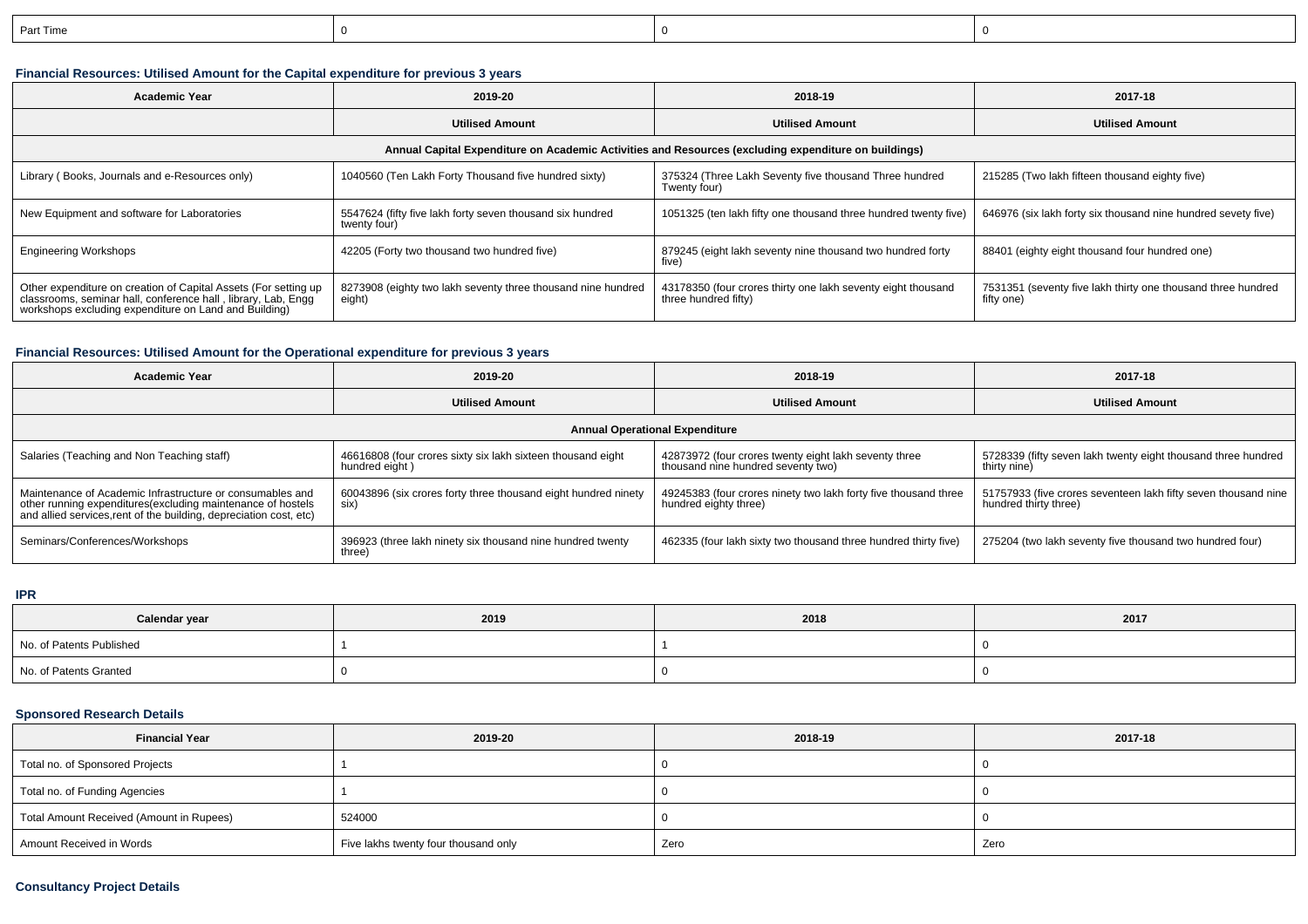| <b>Financial Year</b>                    | 2019-20                        | 2018-19                        | 2017-18                  |
|------------------------------------------|--------------------------------|--------------------------------|--------------------------|
| Total no. of Consultancy Projects        |                                |                                |                          |
| Total no. of Client Organizations        |                                |                                |                          |
| Total Amount Received (Amount in Rupees) | 855000                         | 215000                         | 55000                    |
| Amount Received in Words                 | Eight Lakh fifty five thousand | Two Lakh Fifteen thousand Only | Fifty Five Thousand Only |

## **PCS Facilities: Facilities of physically challenged students**

| 1. Do your institution buildings have Lifts/Ramps?                                                                                                        | Yes, more than 80% of the buildings |
|-----------------------------------------------------------------------------------------------------------------------------------------------------------|-------------------------------------|
| 2. Do your institution have provision for walking aids, includingwheelchairs and transportation from one building to another for<br>handicapped students? | Yes                                 |
| 3. Do your institution buildings have specially designed toilets for handicapped students?                                                                | Yes, more than 80% of the buildings |

### **Faculty Details**

| Srno            | Name                                             | Age | Designation            | Gender | Qualification | Experience (In<br>Months) | <b>Is Associated</b><br><b>Last Year</b> | <b>Currently</b><br>working with<br>institution? | <b>Joining Date</b> | <b>Leaving Date</b>      | <b>Association type</b> |
|-----------------|--------------------------------------------------|-----|------------------------|--------|---------------|---------------------------|------------------------------------------|--------------------------------------------------|---------------------|--------------------------|-------------------------|
| $\overline{1}$  | <b>ABHIJIT BISWAS</b>                            | 38  | Associate<br>Professor | Male   | <b>MCA</b>    | 138                       | Yes                                      | Yes                                              | 19-12-2008          | --                       | Regular                 |
| $\overline{2}$  | <b>ASHIM PAUL</b>                                | 33  | Assistant<br>Professor | Male   | M.Tech        | 120                       | Yes                                      | Yes                                              | 03-08-2015          | --                       | Regular                 |
| 3               | DR PRIYANGSHU<br><b>RANA</b><br><b>BORTHAKUR</b> | 46  | Professor              | Male   | Ph.D          | 276                       | Yes                                      | Yes                                              | 03-09-2004          | --                       | Regular                 |
| $\overline{4}$  | <b>TAPAN KUMAR</b><br><b>MOHANTA</b>             | 38  | Assistant<br>Professor | Male   | M.Tech        | 132                       | Yes                                      | Yes                                              | 20-01-2014          | $\overline{\phantom{a}}$ | Regular                 |
| $5\overline{)}$ | <b>DEBARSHITA</b><br><b>BISWAS</b>               | 34  | Assistant<br>Professor | Female | M.Tech        | 149                       | Yes                                      | Yes                                              | 29-07-2010          | --                       | Regular                 |
| 6               | DayaShankar                                      | 37  | Associate<br>Professor | Male   | Ph.D          | 164                       | Yes                                      | Yes                                              | 15-01-2018          | ۰.                       | Regular                 |
| $\overline{7}$  | DHARAMJIT<br><b>DEBBARMA</b>                     | 31  | Assistant<br>Professor | Male   | M.Tech        | 96                        | Yes                                      | Yes                                              | 04-07-2016          | $\overline{\phantom{a}}$ | Regular                 |
| 8               | SAYANTAN<br><b>CHAKRABORTY</b>                   | 40  | Associate<br>Professor | Male   | M.Tech        | 198                       | No                                       | Yes                                              | 03-10-2017          | $\overline{\phantom{a}}$ | Regular                 |
| 9               | <b>DURGABATI</b><br>PODDER                       | 30  | Assistant<br>Professor | Female | M.Tech        | 96                        | Yes                                      | Yes                                              | 29-06-2017          | н.                       | Regular                 |
| 10              | <b>DEBJANI</b><br><b>RAKSHIT</b>                 | 31  | Assistant<br>Professor | Female | Ph.D          | 108                       | Yes                                      | Yes                                              | 29-09-2017          | --                       | Regular                 |
| 11              | <b>MANISH PAUL</b>                               | 32  | Assistant<br>Professor | Male   | M.Tech        | 144                       | No                                       | Yes                                              | 09-10-2017          | ۰.                       | Regular                 |
| 12              | Srinjoy Roy                                      | 28  | Assistant<br>Professor | Male   | M.Tech        | 42                        | Yes                                      | Yes                                              | 15-01-2018          | --                       | Regular                 |
| 13              | <b>BIPUL SEN</b>                                 | 30  | Assistant<br>Professor | Male   | M.Tech        | 102                       | Yes                                      | Yes                                              | 01-08-2014          | $\overline{\phantom{a}}$ | Regular                 |
| 14              | SHANTANU<br><b>ACHARYA</b>                       | 40  | Associate<br>Professor | Male   | Ph.D          | 238                       | Yes                                      | Yes                                              | 18-07-2016          | $\overline{\phantom{a}}$ | Regular                 |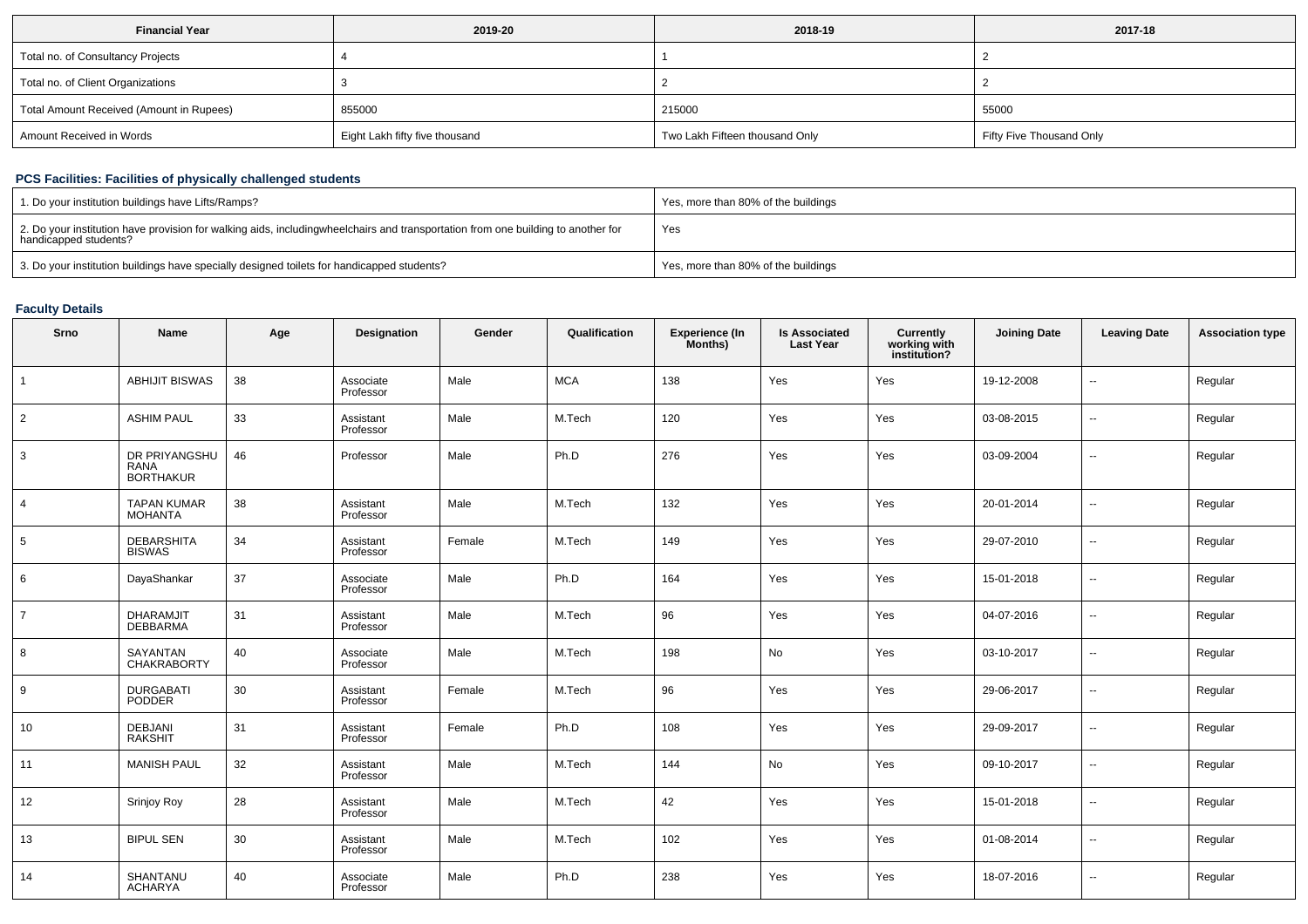| 15 | <b>SUBODH</b><br><b>DEBBARMA</b> | 34 | Associate<br>Professor | Male   | Ph.D   | 156    | Yes | Yes | 20-10-2014 | $\overline{\phantom{a}}$ | Regular |
|----|----------------------------------|----|------------------------|--------|--------|--------|-----|-----|------------|--------------------------|---------|
| 16 | PRASENJIT BAL                    | 32 | Associate<br>Professor | Male   | Ph.D   | 75     | Yes | Yes | 24-07-2017 | $\overline{\phantom{a}}$ | Regular |
| 17 | <b>DHRITI RUDRA</b><br>PAL       | 36 | Assistant<br>Professor | Male   | M.E.   | 156    | Yes | Yes | 31-07-2017 | $\ddotsc$                | Regular |
| 18 | Paromita<br>Goswami              | 31 | Assistant<br>Professor | Female | M.Tech | 55     | Yes | Yes | 10-04-2018 | $\overline{\phantom{a}}$ | Regular |
| 19 | <b>AMIT KUMAR</b><br>LAHA        | 33 | Associate<br>Professor | Male   | Ph.D   | 76     | Yes | Yes | 25-08-2016 | $\overline{\phantom{a}}$ | Regular |
| 20 | RAMU DEBNATH                     | 29 | Assistant<br>Professor | Male   | M.Tech | 64     | Yes | Yes | 29-06-2017 | $\overline{\phantom{a}}$ | Regular |
| 21 | SUPRADIP SAHA                    | 29 | Assistant<br>Professor | Male   | M.Tech | 90     | Yes | Yes | 02-01-2017 | $\overline{\phantom{a}}$ | Regular |
| 22 | DEBJANI<br><b>BHOWMIK</b>        | 35 | Assistant<br>Professor | Female | M.Tech | 132    | Yes | Yes | 29-07-2010 | $\overline{\phantom{a}}$ | Regular |
| 23 | <b>PARTHA</b><br><b>SARKAR</b>   | 39 | Associate<br>Professor | Male   | Ph.D   | 168    | Yes | Yes | 01-12-2008 | $\overline{\phantom{a}}$ | Regular |
| 24 | Dushyanta Dutta                  | 36 | Associate<br>Professor | Male   | Ph.D   | 120    | No  | Yes | 26-02-2019 | $\overline{\phantom{a}}$ | Regular |
| 25 | SUBHADEEP<br><b>CHAKRABORTY</b>  | 29 | Assistant<br>Professor | Male   | M.Sc.  | 32     | No  | Yes | 05-08-2019 | $\overline{\phantom{a}}$ | Regular |
| 26 | AMITAVA<br><b>SHARMA</b>         | 36 | Assistant<br>Professor | Male   | Ph.D   | 41     | No  | Yes | 05-04-2019 | $\overline{\phantom{a}}$ | Regular |
| 27 | Camelia Das                      | 29 | Assistant<br>Professor | Female | Ph.D   | 36     | Yes | Yes | 23-07-2018 | $\overline{\phantom{a}}$ | Regular |
| 28 | Tufan Singha<br>Mahapatra        | 33 | Assistant<br>Professor | Male   | Ph.D   | 28     | No  | Yes | 12-08-2019 | $\overline{\phantom{a}}$ | Regular |
| 29 | KOYEL<br>CHAKRAVARTY             | 31 | Assistant<br>Professor | Female | Ph.D   | 36     | Yes | Yes | 25-07-2018 | $\overline{\phantom{a}}$ | Regular |
| 30 | Ganesh Chandra<br>Paul           | 29 | Assistant<br>Professor | Male   | Ph.D   | 36     | Yes | Yes | 24-07-2018 | $\overline{\phantom{a}}$ | Regular |
| 31 | Subhadip Roy                     | 33 | Assistant<br>Professor | Male   | Ph.D   | 26     | No  | Yes | 16-09-2019 | $\overline{\phantom{a}}$ | Regular |
| 32 | Sayantan Singha<br>Roy           | 29 | Assistant<br>Professor | Male   | M.Tech | 70     | Yes | Yes | 14-01-2019 | $\overline{\phantom{a}}$ | Regular |
| 33 | Swarnali Nath<br>Choudhury       | 43 | Associate<br>Professor | Female | Ph.D   | 192    | Yes | Yes | 05-09-2007 | $\overline{\phantom{a}}$ | Regular |
| 34 | K Kantha Rao                     | 52 | Professor              | Male   | Ph.D   | 47     | No  | Yes | 19-08-2019 | $\sim$                   | Regular |
| 35 | Saroj Kumar<br>Nanda             | 41 | Assistant<br>Professor | Male   | M.Tech | 43     | Yes | Yes | 17-01-2019 | $\overline{\phantom{a}}$ | Regular |
| 36 | Satyajit Mondal                  | 32 | Associate<br>Professor | Male   | Ph.D   | 31     | Yes | Yes | 03-01-2019 | $\sim$                   | Regular |
| 37 | Soumendra Nath<br>Bandyopadhyay  | 31 | Assistant<br>Professor | Male   | M.Sc.  | 42     | Yes | Yes | 30-07-2018 | $\sim$                   | Regular |
| 38 | Soumen Kundu                     | 29 | Assistant<br>Professor | Male   | M.Sc.  | $29\,$ | No  | Yes | 29-07-2019 | $\overline{\phantom{a}}$ | Regular |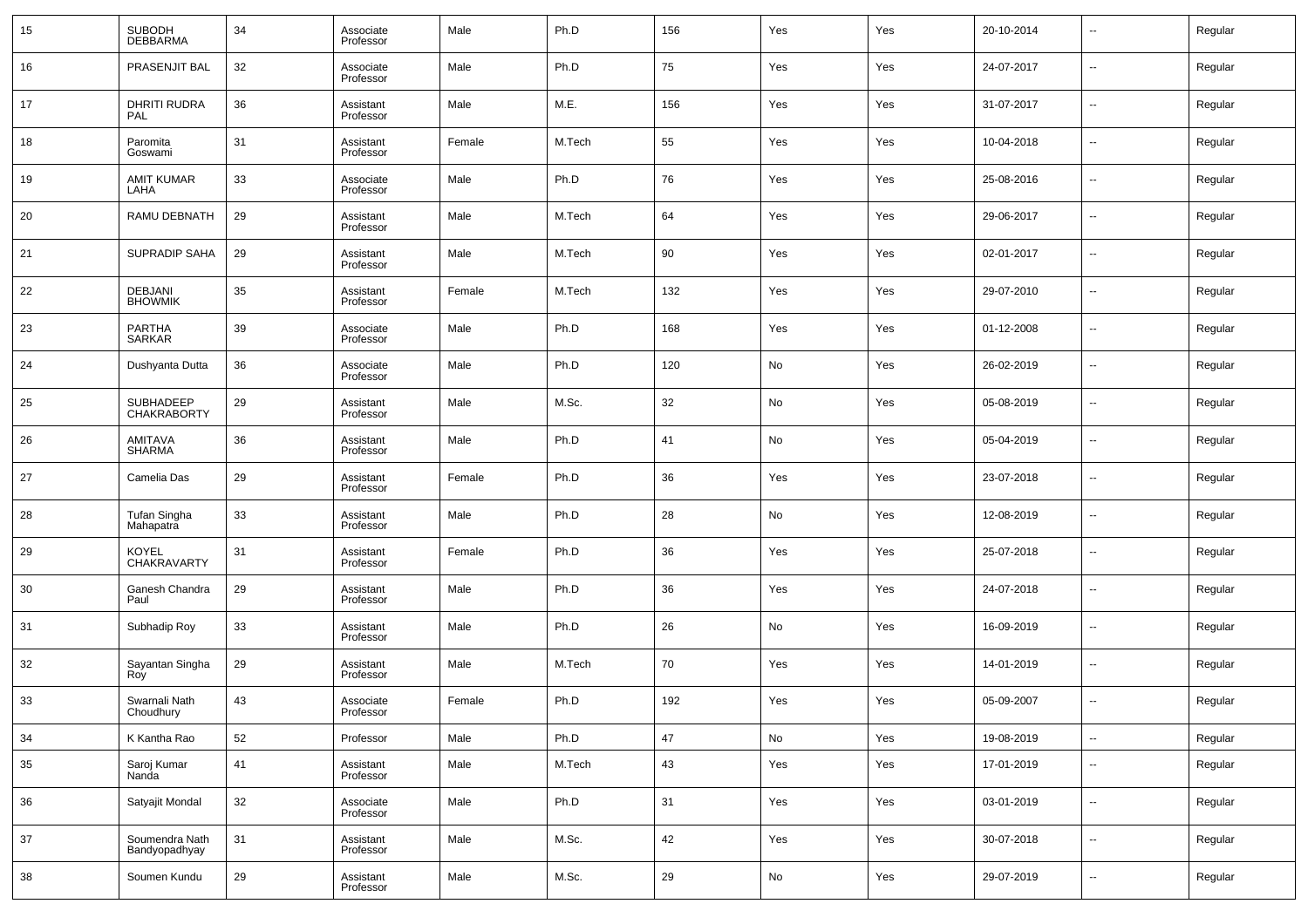| 39 | Tuhin Subhra<br>Mukherjee | 32 | Assistant<br>Professor | Male   | Ph.D    | 36  | Yes | Yes | 20-09-2018 | $\overline{\phantom{a}}$ | Regular |
|----|---------------------------|----|------------------------|--------|---------|-----|-----|-----|------------|--------------------------|---------|
| 40 | <b>Beauty Pandey</b>      | 37 | Assistant<br>Professor | Female | Ph.D    | 36  | No  | Yes | 01-08-2019 | $\overline{\phantom{a}}$ | Regular |
| 41 | Ganesh Adhikary           | 38 | Associate<br>Professor | Male   | M.Sc.   | 48  | No  | Yes | 25-07-2019 | $\sim$                   | Regular |
| 42 | Arnab Ghosh               | 34 | Assistant<br>Professor | Male   | Ph.D    | 51  | Yes | Yes | 31-08-2017 | $\overline{\phantom{a}}$ | Regular |
| 43 | Dr Madhavi<br>Sharma      | 50 | Professor              | Female | Ph.D    | 312 | Yes | Yes | 06-01-2016 | $\overline{\phantom{a}}$ | Regular |
| 44 | Dr Ranganath A            | 50 | Professor              | Male   | Ph.D    | 276 | Yes | Yes | 01-01-2006 | $\overline{\phantom{a}}$ | Regular |
| 45 | <b>Prantik Biswas</b>     | 28 | Lecturer               | Male   | M.A     | 36  | Yes | Yes | 18-12-2019 | $\overline{\phantom{a}}$ | Regular |
| 46 | Arunabha Saha             | 32 | Assistant<br>Professor | Male   | Ph.D    | 25  | Yes | Yes | 20-01-2020 | $\overline{\phantom{a}}$ | Regular |
| 47 | Piya Biswas               | 32 | Assistant<br>Professor | Female | Ph.D    | 12  | Yes | Yes | 09-03-2020 | $\overline{\phantom{a}}$ | Regular |
| 48 | Rita Banik                | 35 | Assistant<br>Professor | Female | M.Tech  | 28  | Yes | Yes | 06-03-2020 | $\overline{\phantom{a}}$ | Regular |
| 49 | Subhrajyoti Deb           | 29 | Assistant<br>Professor | Male   | Ph.D    | 25  | Yes | Yes | 18-03-2020 | $\overline{\phantom{a}}$ | Regular |
| 50 | Prasanta<br>Sutradhar     | 31 | Assistant<br>Professor | Male   | Ph.D    | 36  | Yes | Yes | 06-08-2020 | $\overline{\phantom{a}}$ | Regular |
| 51 | Sunirmal Sen              | 45 | Assistant<br>Professor | Male   | M.Sc.   | 228 | Yes | Yes | 01-09-2020 | $\overline{\phantom{a}}$ | Regular |
| 52 | SK Noor Nabi              | 29 | Assistant<br>Professor | Male   | Ph.D    | 36  | Yes | Yes | 10-09-2020 | $\overline{\phantom{a}}$ | Regular |
| 53 | Suvankar Paul             | 28 | Assistant<br>Professor | Male   | M.Sc.   | 25  | Yes | Yes | 11-09-2020 | $\overline{\phantom{a}}$ | Regular |
| 54 | Manish Sakhlecha          | 46 | Professor              | Male   | Ph.D    | 252 | Yes | Yes | 28-09-2020 | $\ddotsc$                | Regular |
| 55 | Subal Ranjan<br>Sahu      | 27 | Assistant<br>Professor | Male   | M.Sc.   | 20  | Yes | Yes | 05-10-2020 | $\overline{\phantom{a}}$ | Regular |
| 56 | Soumen Ghosh              | 29 | Assistant<br>Professor | Male   | M.Tech  | 54  | Yes | Yes | 27-10-2020 | $\overline{\phantom{a}}$ | Regular |
| 57 | Amit Kumar Rana           | 39 | Associate<br>Professor | Male   | M.Tech  | 156 | Yes | Yes | 02-11-2020 | $\overline{\phantom{a}}$ | Regular |
| 58 | Mousumi Biswas            | 44 | Assistant<br>Professor | Female | M.A     | 180 | Yes | Yes | 01-01-2007 | $\overline{\phantom{a}}$ | Regular |
| 59 | Madhumita<br>Chakrabarty  | 30 | Assistant<br>Professor | Female | Ph.D    | 40  | Yes | Yes | 12-10-2020 | $\sim$                   | Regular |
| 60 | Gamidalah War             | 33 | Assistant<br>Professor | Female | M. Phil | 48  | Yes | Yes | 08-01-2018 | $\sim$                   | Regular |
| 61 | Sharmistha<br>Chakraborty | 32 | Assistant<br>Professor | Female | PGDC    | 48  | Yes | Yes | 08-08-2018 | $\sim$                   | Regular |
| 62 | Manish Prasad             | 29 | Assistant<br>Professor | Male   | M.A     | 30  | No  | Yes | 01-08-2019 | $\sim$                   | Regular |